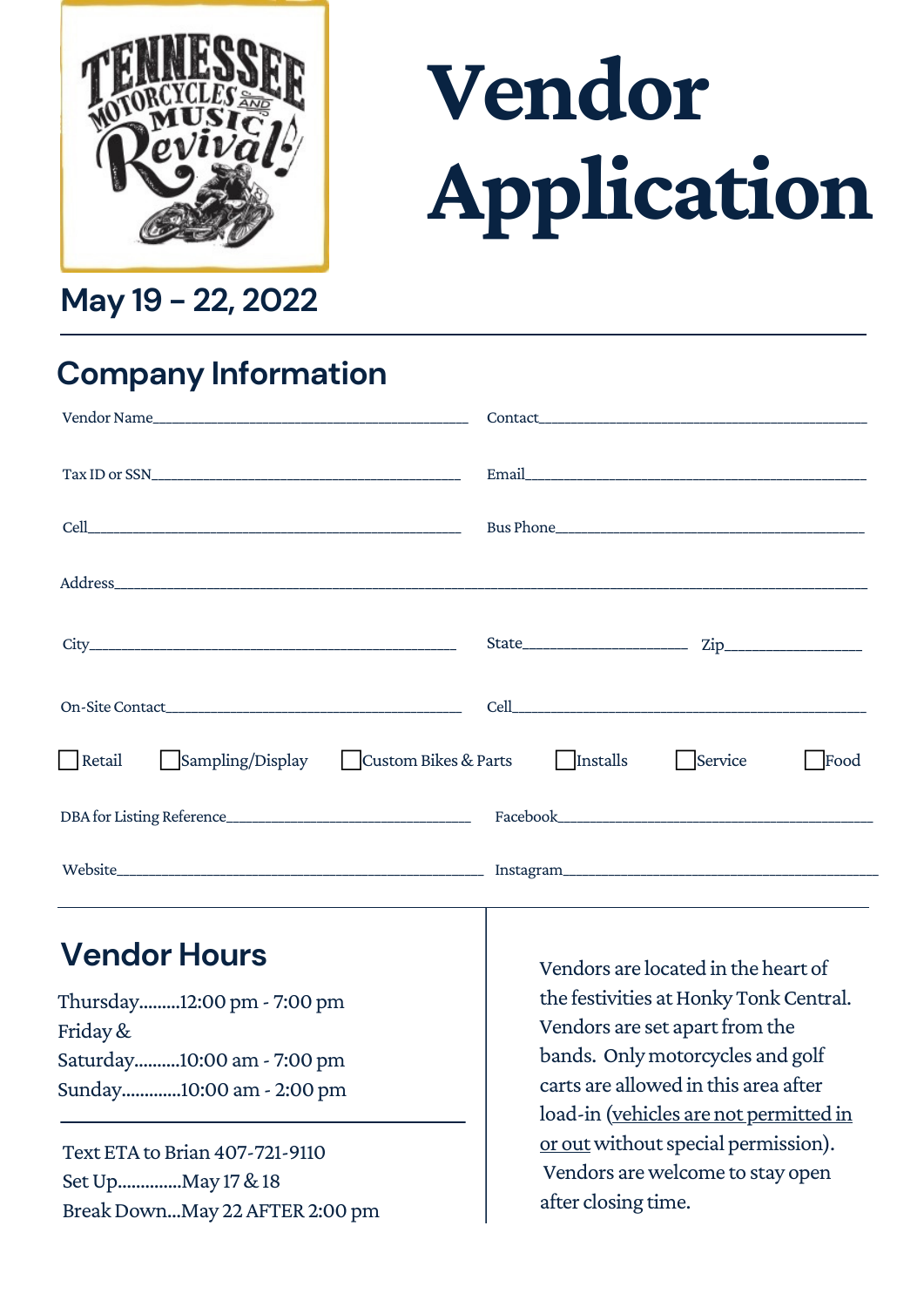# **Vendor Description Display & Power**

Please list products. Be specific; categories limited to assure good business for all. Include descriptions of primary product line and most expensive to least expensive items (\$\$\$ to \$). We request this information foror placement and to offer diversity.

\_\_\_\_\_\_\_\_\_\_\_\_\_\_\_\_\_\_\_\_\_\_\_\_\_\_\_\_\_\_\_\_\_\_\_\_\_\_\_\_\_\_\_\_\_\_\_\_\_\_\_\_\_\_\_\_\_\_\_\_\_

\_\_\_\_\_\_\_\_\_\_\_\_\_\_\_\_\_\_\_\_\_\_\_\_\_\_\_\_\_\_\_\_\_\_\_\_\_\_\_\_\_\_\_\_\_\_\_\_\_\_\_\_\_\_\_\_\_\_\_\_\_

\_\_\_\_\_\_\_\_\_\_\_\_\_\_\_\_\_\_\_\_\_\_\_\_\_\_\_\_\_\_\_\_\_\_\_\_\_\_\_\_\_\_\_\_\_\_\_\_\_\_\_\_\_\_\_\_\_\_\_\_\_

\_\_\_\_\_\_\_\_\_\_\_\_\_\_\_\_\_\_\_\_\_\_\_\_\_\_\_\_\_\_\_\_\_\_\_\_\_\_\_\_\_\_\_\_\_\_\_\_\_\_\_\_\_\_\_\_\_\_\_\_\_

\_\_\_\_\_\_\_\_\_\_\_\_\_\_\_\_\_\_\_\_\_\_\_\_\_\_\_\_\_\_\_\_\_\_\_\_\_\_\_\_\_\_\_\_\_\_\_\_\_\_\_\_\_\_\_\_\_\_\_\_\_

\_\_\_\_\_\_\_\_\_\_\_\_\_\_\_\_\_\_\_\_\_\_\_\_\_\_\_\_\_\_\_\_\_\_\_\_\_\_\_\_\_\_\_\_\_\_\_\_\_\_\_\_\_\_\_\_\_\_\_\_\_

\_\_\_\_\_\_\_\_\_\_\_\_\_\_\_\_\_\_\_\_\_\_\_\_\_\_\_\_\_\_\_\_\_\_\_\_\_\_\_\_\_\_\_\_\_\_\_\_\_\_\_\_\_\_\_\_\_\_\_\_\_

\_\_\_\_\_\_\_\_\_\_\_\_\_\_\_\_\_\_\_\_\_\_\_\_\_\_\_\_\_\_\_\_\_\_\_\_\_\_\_\_\_\_\_\_\_\_\_\_\_\_\_\_\_\_\_\_\_\_\_\_\_

 $\Box$  Work from driver side (check if yes)

 $\Box$  Work from passenger side (check if yes)

 $\Box$  Trailer tailgate needs to be open during event (check if y

 $\Box$  Need to rent a tent (check if yes). You will be sent rental

☐I need electric. 20amp no charge. 30-50amp \$75.

\_\_\_\_\_\_\_\_\_\_\_\_\_\_\_\_\_\_\_\_\_\_\_\_\_\_\_\_\_\_\_\_\_\_\_\_\_\_\_\_\_\_\_\_\_\_\_\_\_\_\_\_\_\_\_

#### **Vendor Fees**

 $\square$ 10x10 \$600

☐10x30\$900

□ 20x20 \$1100

☐20x40\$1500

 $\Box$ 10x20 \$700

 $\Box$ 10x40 \$1100

 $\Box$ 20x30 \$1200

 $\Box$  20x50 \$1650

 $\square$ 30x90 \$1100 Semi-overall

Exact Size\_\_\_\_\_\_\_\_\_\_\_\_\_\_\_\_\_X\_\_\_\_\_\_\_\_\_\_\_\_\_\_\_\_\_\_\_ NOTE: Rate includes vendor space, 20 amp power, vendor wristbands and vendor parking pass.

On-site camping isNOT permitted in the vendor lot. See Lodging for options and vendor discount.

### **Amount Due**

Vendor Fee (above) \$\_\_\_\_\_\_\_\_\_\_\_\_\_\_\_\_\_\_\_\_ 30/50 Amp \$75 **TOTAL DUE** 

**\$\_\_\_\_\_\_\_\_\_\_\_\_\_\_\_\_\_\_\_\_\_\_\_**

# **Special Requests**

Please include any special requests.

# **Lodging**

Three campgrounds are available on the Ranch for every budget and style. Vendors are NOT permitted to camp at vendor booth. Many hotels are nearby.Iwill be:

 $\Box$  Reserving a power spot on the ranch.

 $\Box$  Reserving a non-power spot on the ranch.

 $\Box$  Reserving a glamping tent.

 $\Box$  Staying off-site

If you would like to camp on-site, vendors receive a special 15% discount on their site You must coordinate through Brian Holt.